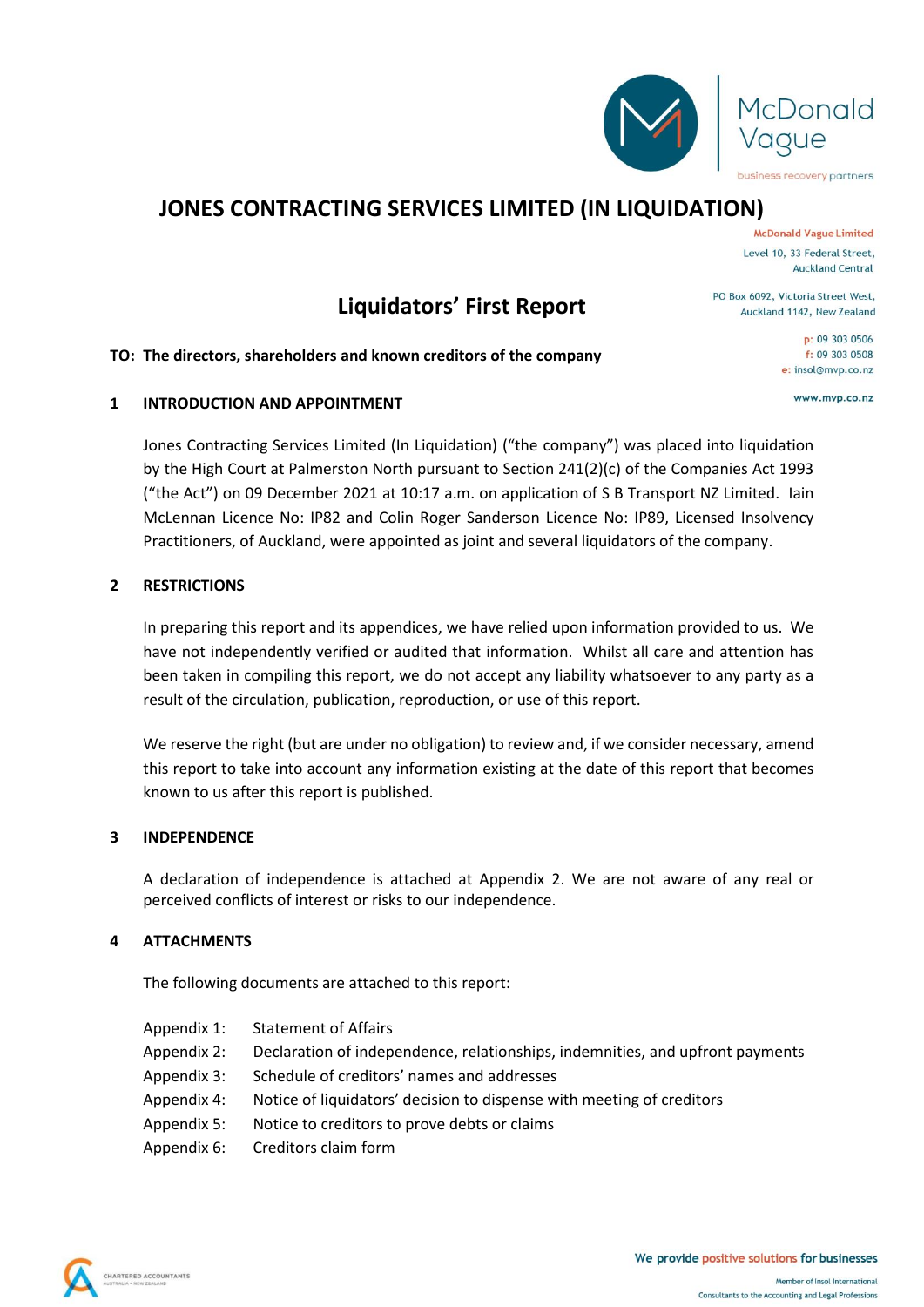#### **5 COMPANY STRUCTURE AND BACKGROUND**

| Date of incorporation:       | 10 February 2020                                |     |
|------------------------------|-------------------------------------------------|-----|
| Company number:              | 7881965                                         |     |
| New Zealand Business Number: | 9429047928480                                   |     |
| Date ceased trading:         | Unknown                                         |     |
| Nature of business:          | <b>Earthmoving Contractor</b>                   |     |
| Trading address:             | 28 Tiller Close, Kelvin Grove, Palmerston North |     |
| Previous names/Trading name: | Nil                                             |     |
| Share capital:               | 100                                             |     |
| Shareholders:                | Dean Jones                                      | 100 |
| Directors:                   | Dean Jones                                      |     |
| Related companies:           | Nil                                             |     |

On appointment, the liquidators made contact with the director. He advised that the company had ceased trading in March or April 2021 and that all assets had been sold to pay creditors. He also advised that the company failed as the result a customer not making payment.

Subsequent enquiries show that the company continued to trade after April and possibly until October 2021.

The director has failed to respond to any further requests for information and has failed to produce any company records as required by the Liquidators pursuant to a Notice under section 261 of the Companies Act 1993.

We are aware that the Ministry of Business, Innovation and Employment is investigating the activities of the director.

#### **6 STATEMENT OF AFFAIRS**

A Statement of Affairs showing the company's estimated financial position as at the date of our appointment is provided at Appendix 1.

#### **7 ASSETS AND PROPOSED ACTIONS IN THE LIQUIDATION**

The director has advised that all company assets have been sold. The liquidators have been advised that the company did not have it own bank account, and that instead it conducted its banking affairs through an account in the name of a person related to the director. The liquidators will be seeking information from that person about the company transactions through that account.

We are making enquiries with known creditors and will complete a thorough review of any of the company's books, records we obtain to:

- ensure that all assets have been properly accounted for,
- determine if there are any other avenues of recovery for creditors,
- determine if the company's officers have properly carried out their duties and take appropriate steps where necessary.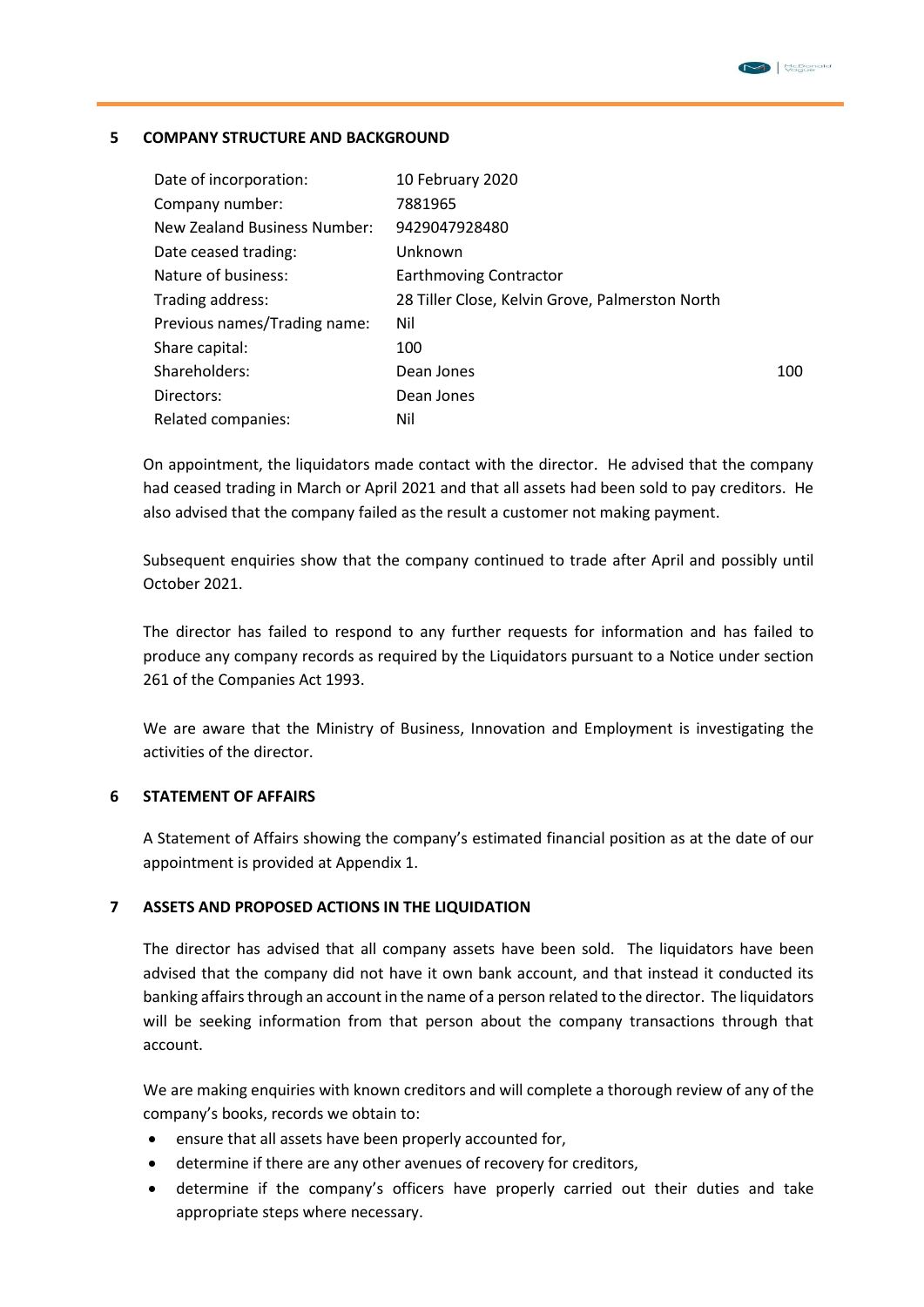

If there are funds available for distribution to creditors, we will verify creditors' claims and make a distribution. We will then complete the liquidation and request that the Registrar of Companies remove the company from the register.

#### **8 LIABILITIES AND CALL FOR CREDITOR CLAIMS**

The liquidators have compiled a schedule of the company's creditors and their addresses as required by Section 255(2)(c) of the Act, which is at Appendix 3. The schedule has been compiled from company records and information provided to the liquidators at the time of preparing this report. The schedule may not list all of the company's creditors and all of the parties listed on the schedule may not be creditors of the company.

There are no known contingent creditors. There are no known current or pending proceedings to which the company is a party.

A notice to creditors to prove debts or claims is provided at Appendix 5 and an unsecured creditor's claim form is provided at Appendix 6. If you are an unsecured creditor, and have not already completed a claim form, and you wish to lodge a claim in the company's liquidation, please complete the unsecured creditor's claim form then return the completed form together with supporting documentation to our offices by 4 February 2022. Creditors that have not made a claim by this date may be excluded from any distribution made.

If you believe that you are a secured creditor, you should not complete the unsecured creditor's claim form. Please contact us and request that a secured creditor's claim form be sent to you.

#### *8***.1** *Secured Creditors*

As at the date of liquidation no secured parties had registered security interests against the company on the Personal Property Securities Register.

#### *Personal Property Securities Act / Reservation of Title*

If you have not registered a financing statement on the PPSR and you believe you have:

- a Purchase Money Security Interest entitling them to any goods in the possession or control of the company and/or proceeds from the realisation of those goods; and/or
- a Reservation of Title over goods;

you should contact us immediately.

#### *8.2 Preferential Creditors*

The applicant creditor's preferential claim for Court awarded costs amounts to \$4,572.57.

We are in the process of determining if there are any unpaid wages, holiday pay or redundancy pay owing to former employees.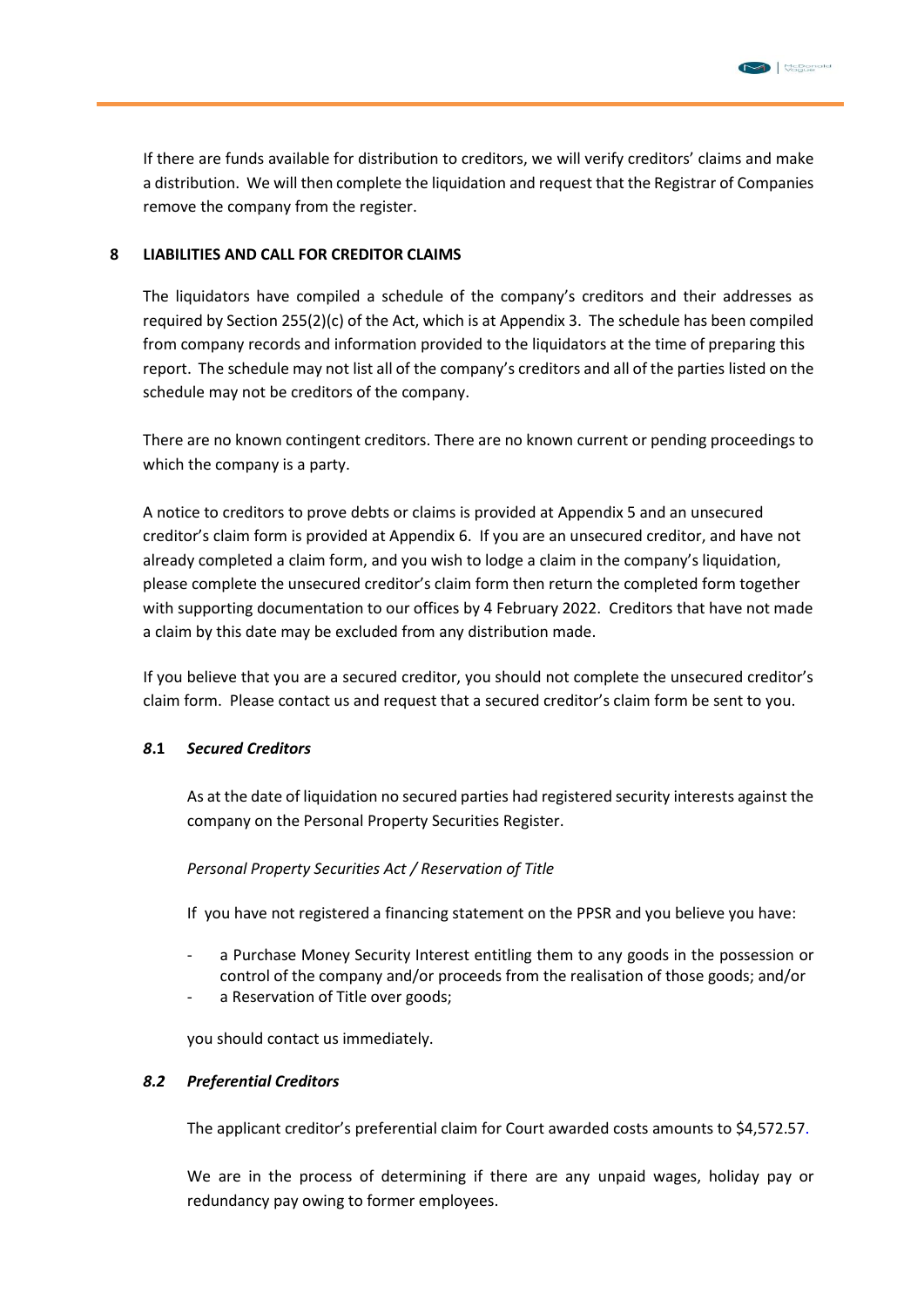The Inland Revenue Department has provided us with a creditor's claim form showing that there are amounts due in respect of GST and income tax. This includes a preferential claim of \$1,000.

At this time we are unable to estimate if there will be funds available for preferential creditors.

#### **8.3** *Unsecured Creditors*

From our review of the company's accounting records and other information we estimate that the amount due to unsecured creditors is approximately \$584,529 plus IRD have an unsecured debt (interest/penalties) of approximately \$17,161. At this time we are unable to estimate if there will be funds available for unsecured creditors.

#### **9 CREDITORS' MEETING / LIQUIDATION COMMITTEE**

A notice of the Liquidators' decision to dispense with the meeting of creditors is provided at Appendix 4.

Any creditor or shareholder may at any time in the course of the liquidation request that the liquidators call a meeting pursuant to Section 314 of the Companies Act 1993, for the purpose of appointing a liquidation committee. Any request for a meeting must be submitted to the liquidators in writing.

#### **10 FURTHER INFORMATION**

If you are aware of any information that would assist the Liquidators, please set the details out in writing, attach any supporting evidence, and send it to us. Please note that it can be difficult for liquidators to act in reliance on information that is not provided in writing.

If any creditor wishes to receive the six monthly reports by email as and when they are published, please ensure that an email address is provided on your creditors' claim form.

This report and all subsequent reports will be available on the Liquidators' website at http://www.mvp.co.nz

#### **11 ESTIMATED DATE OF COMPLETION**

We are currently unable to estimate when the liquidation may be completed.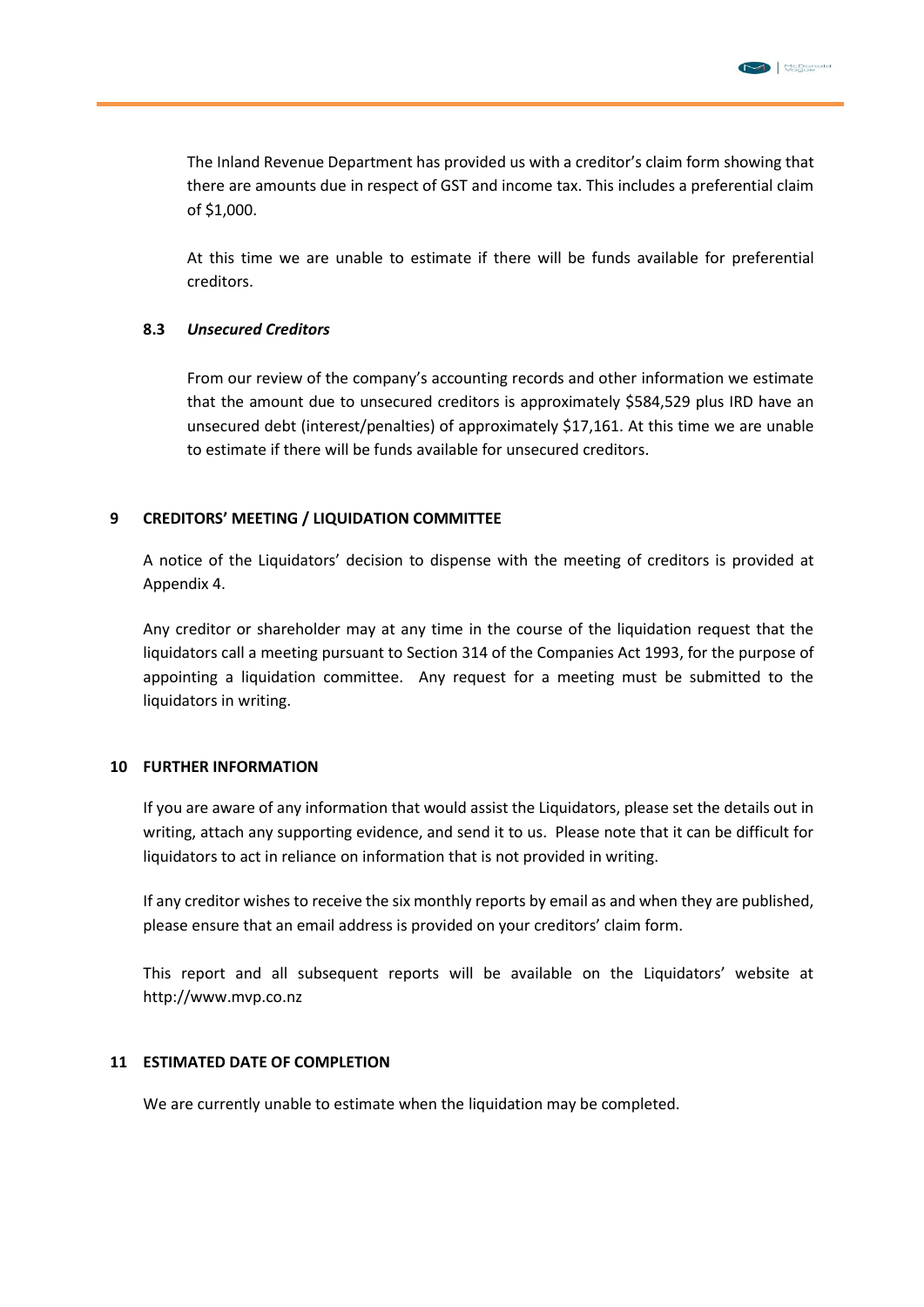

#### **12 CONTACT DETAILS**

Enquiries should be directed to Colin Sanderson on DDI +64 (7) 838 0908 or by email to csanderson@mvp.co.nz.

The Liquidators can be contacted at:

McDonald Vague Limited Level 10 33 Federal Street Auckland 1010

P O Box 6092 Victoria Street West Auckland 1142

\_\_\_\_\_\_\_\_\_\_\_\_\_\_\_\_\_\_\_\_\_\_\_\_\_\_\_

Colin R Sanderson LIQUIDATOR (Licence No: IP89)

Dated this 21<sup>st</sup> day of January 2022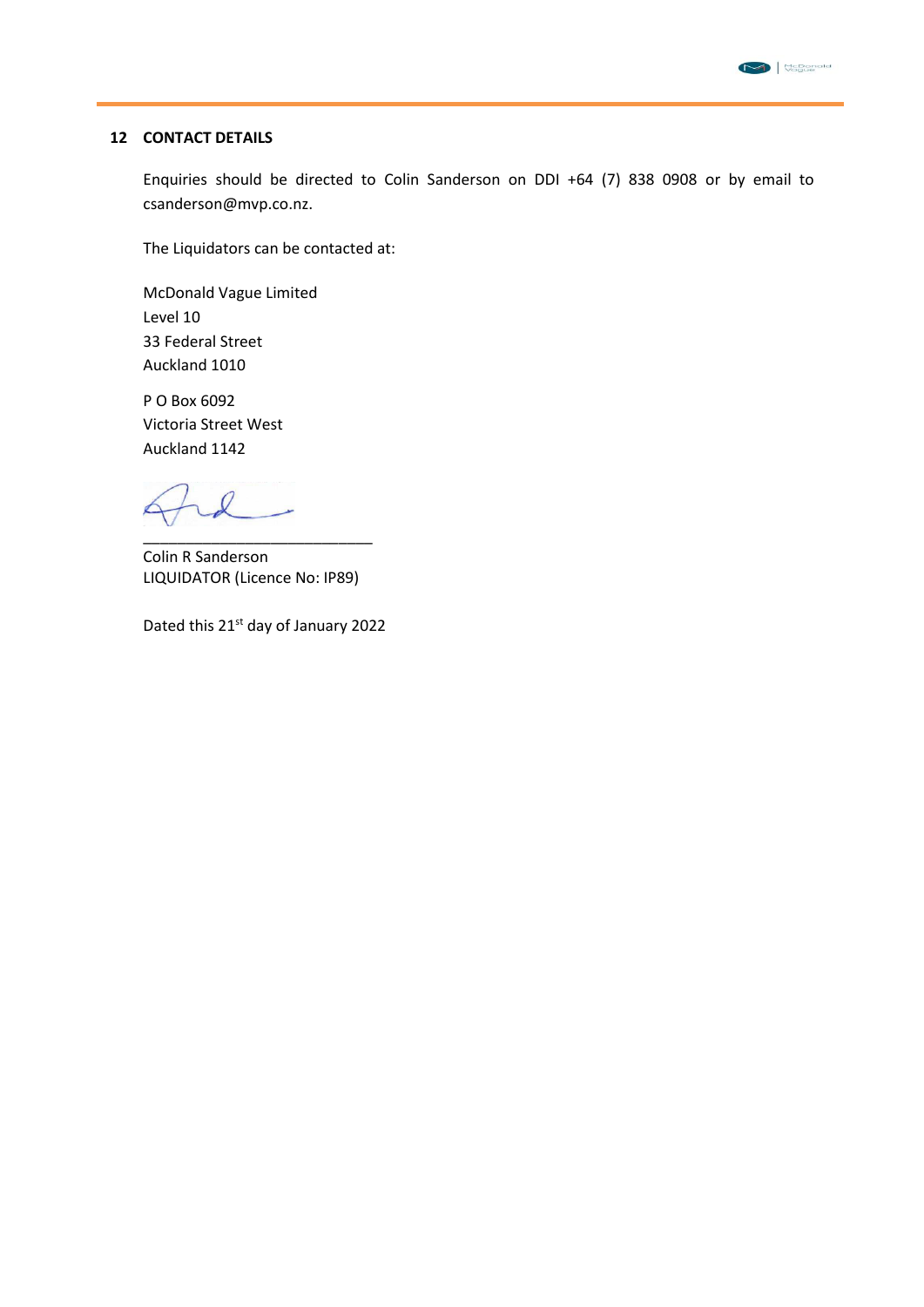### **Appendix 1**

|                                                                                                                                              |                             |               | McDonald                |
|----------------------------------------------------------------------------------------------------------------------------------------------|-----------------------------|---------------|-------------------------|
| <b>Appendix 1</b>                                                                                                                            |                             |               | 'aoue                   |
| <b>JONES CONTRACTING SERVICES LIMITED (IN LIQUIDATION)</b>                                                                                   |                             |               |                         |
|                                                                                                                                              |                             |               |                         |
|                                                                                                                                              | <b>Statement of Affairs</b> |               |                         |
| Statement of Affairs for the above named company as at 9 December 2021 (being the date of liquidation) showing                               |                             |               |                         |
| assets at estimated realisable values and liabilities expected to rank.                                                                      |                             |               |                         |
|                                                                                                                                              |                             |               |                         |
| <b>ASSETS SPECIFICALLY PLEDGED</b>                                                                                                           |                             |               |                         |
|                                                                                                                                              |                             |               |                         |
| No securities are registered on the Personal                                                                                                 |                             |               |                         |
| <b>Property Securities Register</b>                                                                                                          |                             |               |                         |
|                                                                                                                                              |                             |               |                         |
| <b>ASSETS AVAILABLE FOR PREFERENTIAL CREDITORS</b>                                                                                           |                             | Book<br>Value | Estimated<br>to Realise |
| Accounts receivable                                                                                                                          |                             | 320,000       | Unknown                 |
| <b>Bank account balances</b>                                                                                                                 |                             |               | Nil                     |
|                                                                                                                                              |                             |               |                         |
| <b>Total</b>                                                                                                                                 |                             | 320,000       |                         |
|                                                                                                                                              |                             |               |                         |
| Less preferential creditors                                                                                                                  |                             |               |                         |
| Applicant creditor                                                                                                                           |                             |               | 4,573                   |
| Inland Revenue Department                                                                                                                    |                             |               | 1,000                   |
| Total                                                                                                                                        |                             |               | 5,573                   |
| Estimated deficiency as regards preferential creditors                                                                                       |                             |               | (55, 573)               |
|                                                                                                                                              |                             |               |                         |
| Less deficiency as regards preferential creditors                                                                                            |                             |               | 5,573                   |
| Deficiency ranking as unsecured                                                                                                              |                             |               | (5, 573)                |
|                                                                                                                                              |                             |               |                         |
|                                                                                                                                              |                             |               |                         |
| <b>AVAILABLE FOR UNSECURED CREDITORS</b>                                                                                                     |                             |               |                         |
|                                                                                                                                              |                             |               |                         |
| <b>LESS UNSECURED CREDITORS</b>                                                                                                              |                             |               |                         |
| Estimated deficiency as regards preferential creditors                                                                                       |                             |               | 5,573                   |
| Trade creditors                                                                                                                              |                             |               | 584,529                 |
| <b>IRD Unsecured</b>                                                                                                                         |                             |               | 17,740                  |
|                                                                                                                                              |                             |               |                         |
| Estimated surplus/(deficiency) as regards unsecured creditors                                                                                |                             |               | ( \$607, 842)           |
|                                                                                                                                              |                             |               |                         |
| Notes:                                                                                                                                       |                             |               |                         |
| 1. There is no unpaid capital liable to be called up.                                                                                        |                             |               |                         |
| 2. The above estimates are subject to the costs of the liquidation.                                                                          |                             |               |                         |
| 3. Assets held may be subject to Purchase Money Security Interest ("PMSI") or Reservation of Title claims.                                   |                             |               |                         |
| <b>Disclaimer of Liability:</b>                                                                                                              |                             |               |                         |
| The information contained in the Statement of Affairs has been supplied by the company. We have not verified the information supplied. The   |                             |               |                         |
| Statement of Affairs has been prepared for the purpose of the liquidation and we do not accept any responsibility on any grounds whatsoever, |                             |               |                         |
| including liability in negligence, to any party.                                                                                             |                             |               |                         |
|                                                                                                                                              |                             |               |                         |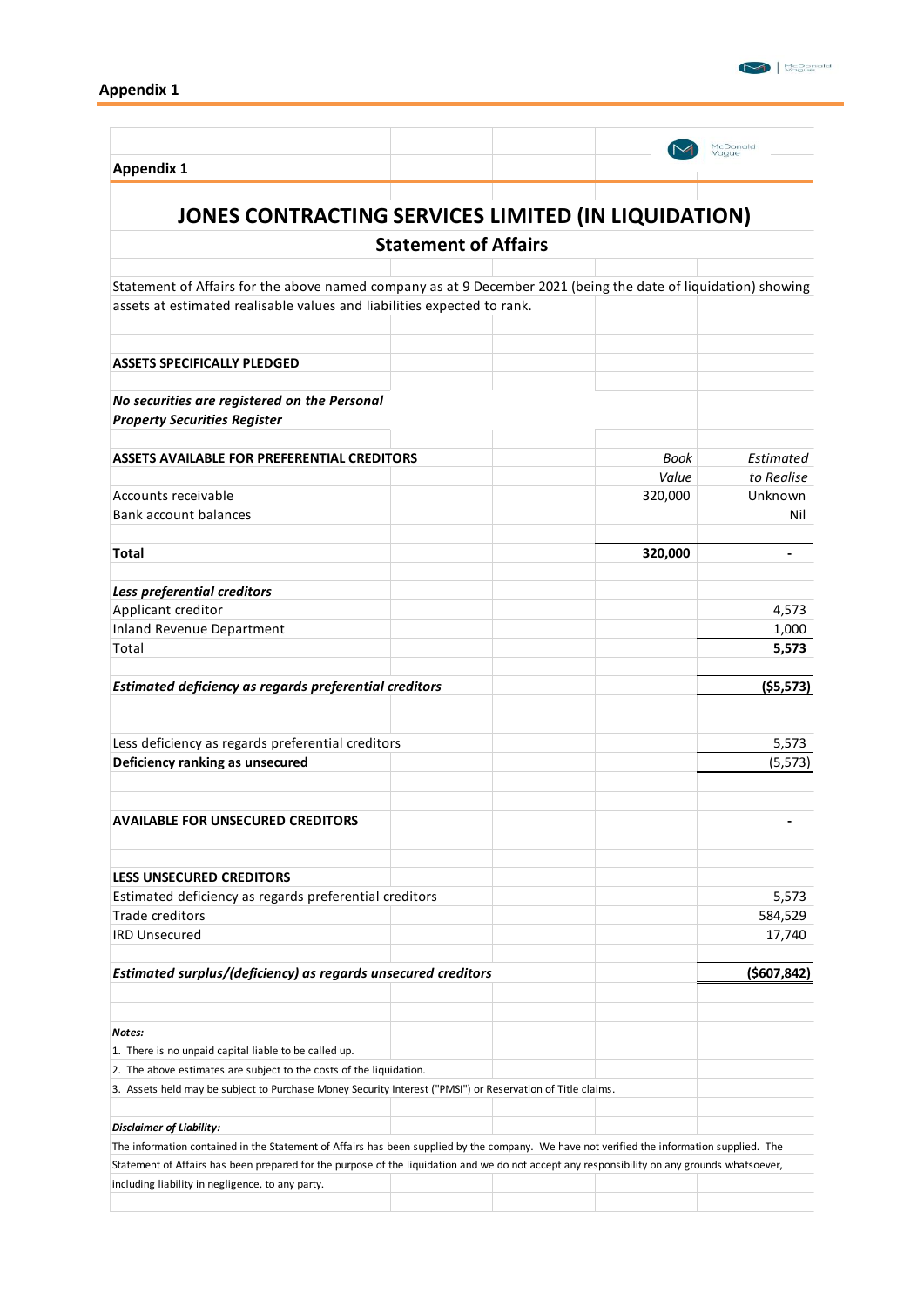## **JONES CONTRACTING SERVICES LIMITED (IN LIQUIDATION)**

## **Declaration of Independence / Relationships / Indemnities and Upfront Payments**

#### **A DECLARATION OF INDEPENDENCE**

(i) The appointed and McDonald Vague Limited have undertaken a proper assessment of the risks of independence prior to accepting appointment in accordance with the code of conduct and applicable professional standards and have concluded that they have no prior business or professional relationship with the insolvent that is a real or a potential risk and that they are independent.

#### **B DECLARATION OF RELATIONSHIPS**

- (ii) The appointed and McDonald Vague Limited have no prior business or professional or personal relationship with known associates of the insolvent or with the major secured creditors.
- (iii) The appointed disclose there are no other relevant relationships to declare.
- (iv) The appointed and McDonald Vague Limited have not provided any prior professional services to the insolvent or known associates of the insolvent in the prior two years.

#### **C DECLARATION OF INDEMNITIES AND UPFRONT PAYMENTS**

(v) There is no indemnity nor upfront payment.

\_\_\_\_\_\_\_\_\_\_\_\_\_\_\_\_\_\_\_\_\_\_\_\_\_\_\_

Colin R Sanderson LIQUIDATOR

Dated this 21<sup>st</sup> day of January 2022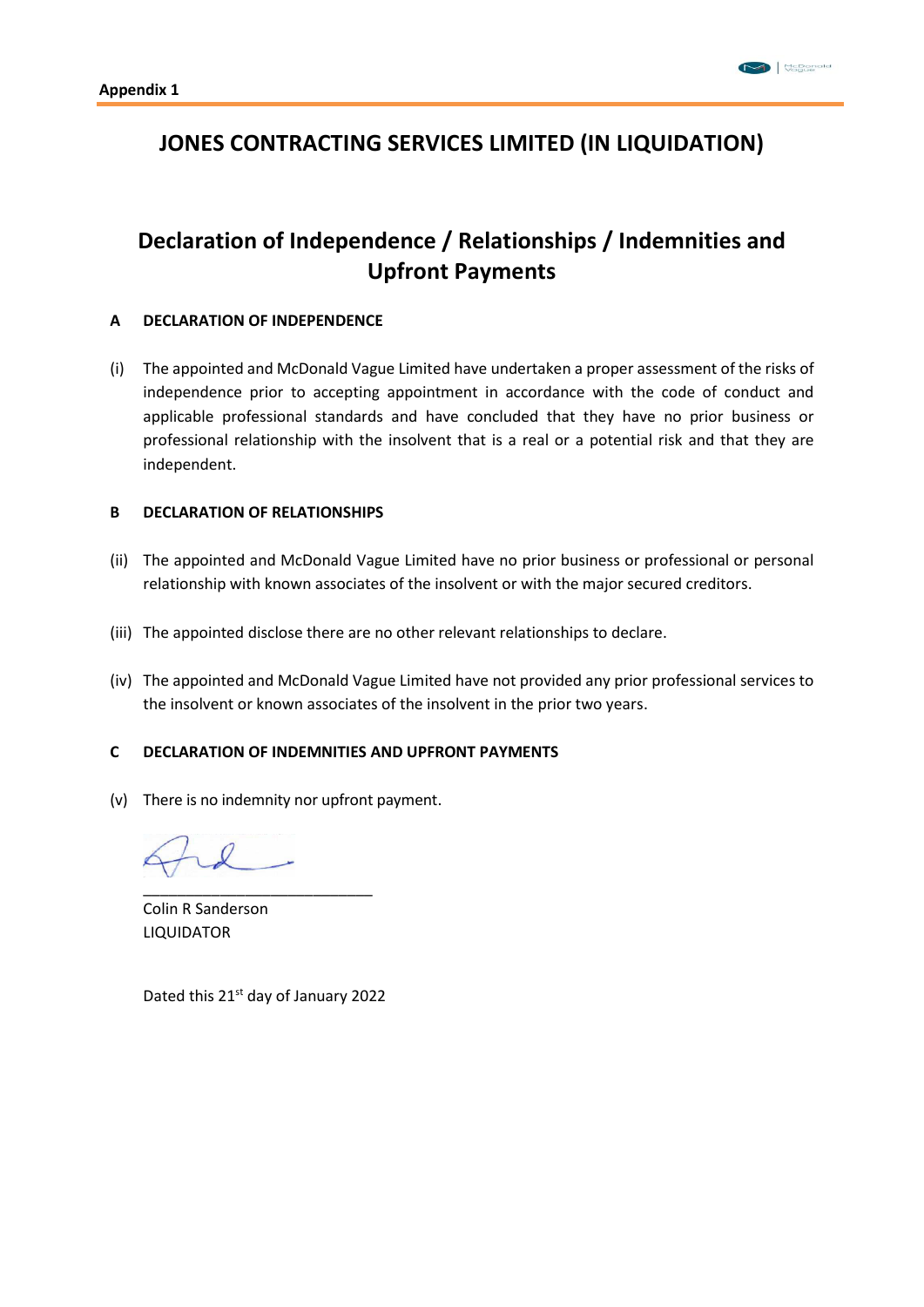

## **JONES CONTRACTING SERVICES LIMITED (IN LIQUIDATION)**

## **Schedule of Creditors' Names and Addresses**

Pursuant to Section 255(2)(c) of the Companies Act 1993

| <b>Creditor Name</b>                     | <b>Address 1</b>     | <b>Address 2</b>              | <b>Address 3</b>        | Postcode |
|------------------------------------------|----------------------|-------------------------------|-------------------------|----------|
| <b>Accident Compensation Corporation</b> | acclevy@acc.co.nz    |                               |                         |          |
| Albatross Motel Limited                  | 56 Meannee Quay      | Westshore                     | Napier                  | 4110     |
| Far North Scraper Hire NZ Limited        | PO Box 57            | Kaitaia                       |                         | 0441     |
| Futurer Civil Infrastructure Limited     | admin@futurer.co.nz  |                               |                         |          |
| Green New Zealand Group Limited          | 59 Druces Road       | Wiri                          | Auckland                |          |
| Hire IT Limited                          | 219 Guyton Street    | Whanganui                     |                         |          |
| Hireways limited                         | 5 Kelvin Grive       | <b>Palmerston North</b>       |                         |          |
| <b>Inland Revenue Department</b>         | PO Box 39010         | <b>Wellington Mail Centre</b> | Lower Hutt              | 5045     |
| Japan Wholesale Cars Limited             | 87 Ruahine Street    | Roslyn                        | <b>Palmerston North</b> | 4414     |
| Manawatu Contracting & Drainage Limited  | 145 Mulgrave Street  | Ashhurst                      |                         |          |
| <b>Resonant Consulting Limited</b>       | PO Box 600           | <b>Palmerston North</b>       |                         |          |
| S B Transport Limited                    | 7 Branigan Parade    | Kelvin Grove                  | <b>Palmerston North</b> | 4414     |
| <b>SKYPIX</b>                            | Skypix50@gmail.com   |                               |                         |          |
| <b>Touchwood Motor Lodge</b>             | 146 Edinburgh Street | Pukekohe                      |                         | 2120     |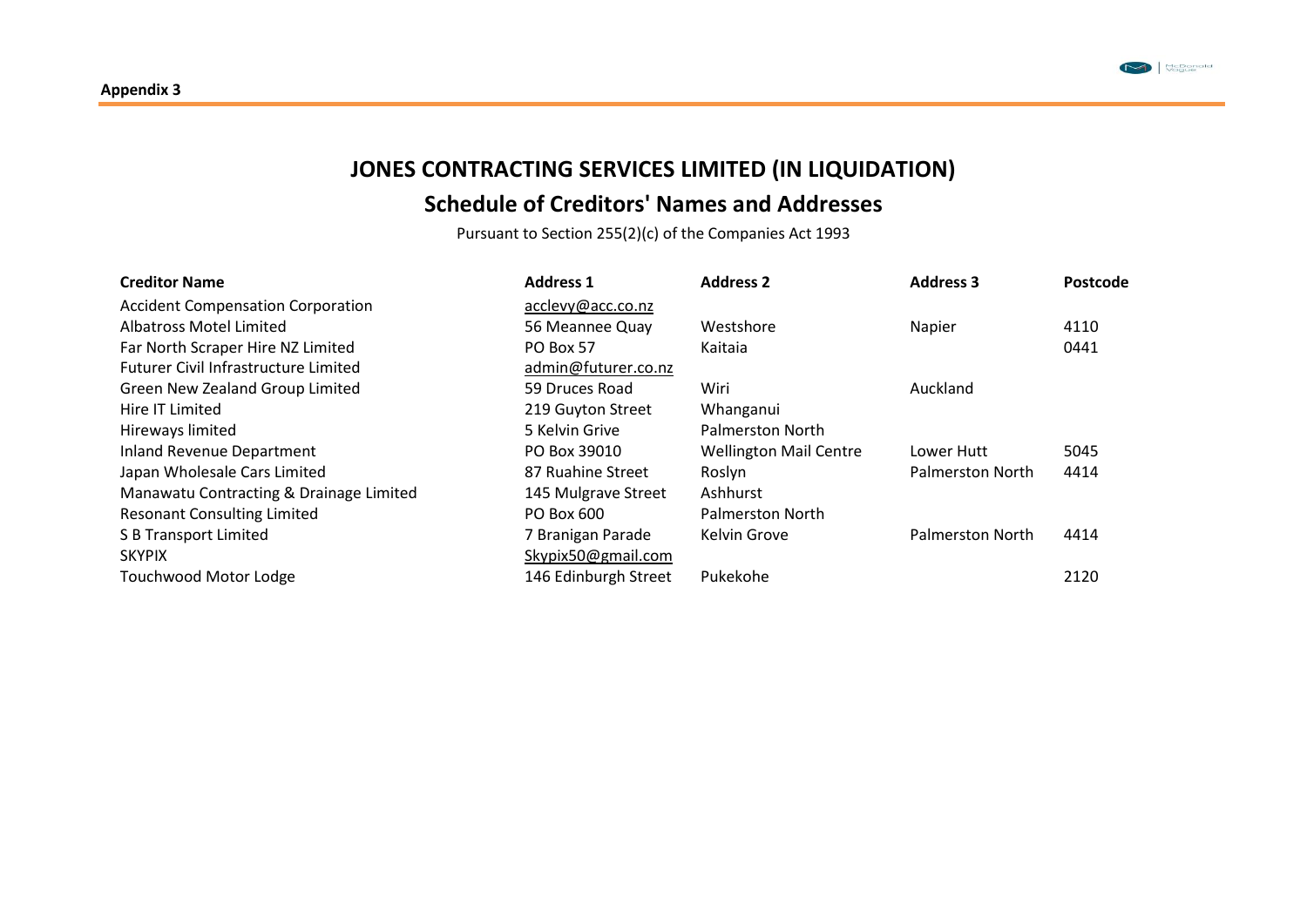

### **Notice of Liquidators' Decision to Dispense with Meeting of Creditors**

After having regard to the assets and liabilities of Jones Contracting Services Limited (In Liquidation) and the likely result of the liquidation, the liquidators propose to dispense with a meeting of creditors pursuant to Section 245 of the Companies Act 1993.

The liquidators do not, however, wish to preclude creditors from expressing their views. Please contact Colin Sanderson of this office on DDI +64 (7) 838 0908 if you have any specific enquiries.

If you wish to request that a creditor's meeting be called, notice in writing is required within 10 working days of receiving this notice. Your notice you must also state the reason you require a meeting so that an agenda can be prepared and circulated to creditors and creditors can be given the opportunity to vote on any proposed resolutions by voting letter.

Colin R Sanderson LIQUIDATOR

Dated this 21<sup>st</sup> day of January 2022

\_\_\_\_\_\_\_\_\_\_\_\_\_\_\_\_\_\_\_\_\_\_\_\_\_\_\_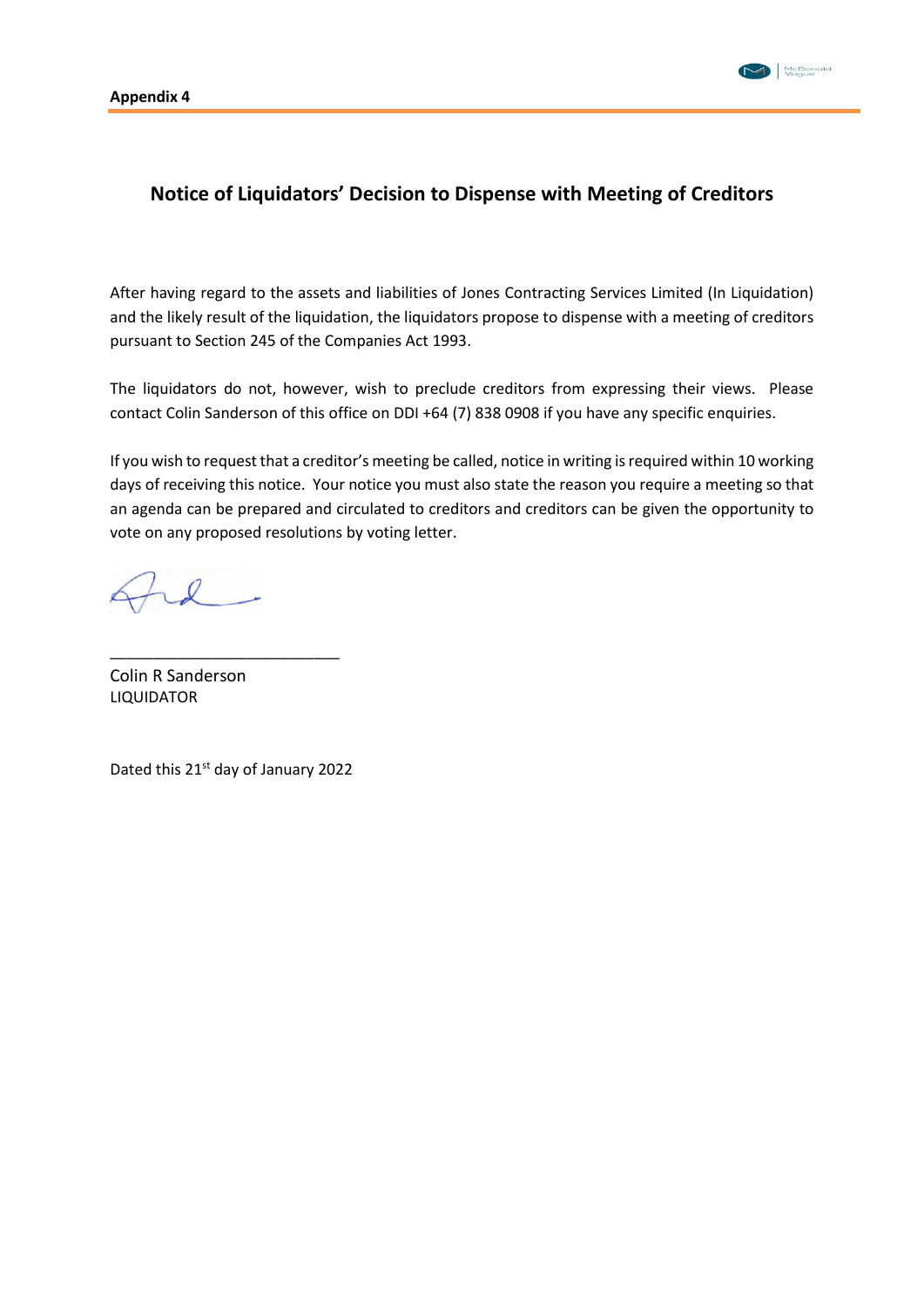

## **Notice to Creditors to Prove Debts or Claims**

Notice is given that the liquidator of Jones Contracting Services Limited (In Liquidation) ("the company"), fix 4 February 2022, as the day on or before which the company's creditors are to make their claims and establish any priority their claims may have under Section 312 of the Companies Act 1993. Creditors not having made a claim by this date may be excluded from any distribution made.

Colin R Sanderson LIQUIDATOR

Dated this 21<sup>st</sup> day of January 2022

\_\_\_\_\_\_\_\_\_\_\_\_\_\_\_\_\_\_\_\_\_\_\_\_\_\_\_

### **ADDRESS OF LIQUIDATOR**

McDonald Vague Limited Level 10 33 Federal Street Auckland 1010

P O Box 6092 Telephone: +64 (9) 303 0506 Victoria Street West Facsimile: +64 (9) 303 0508 Auckland 1142 Website: http://www.mvp.co.nz

**DATE OF LIQUIDATION: 09 December 2021**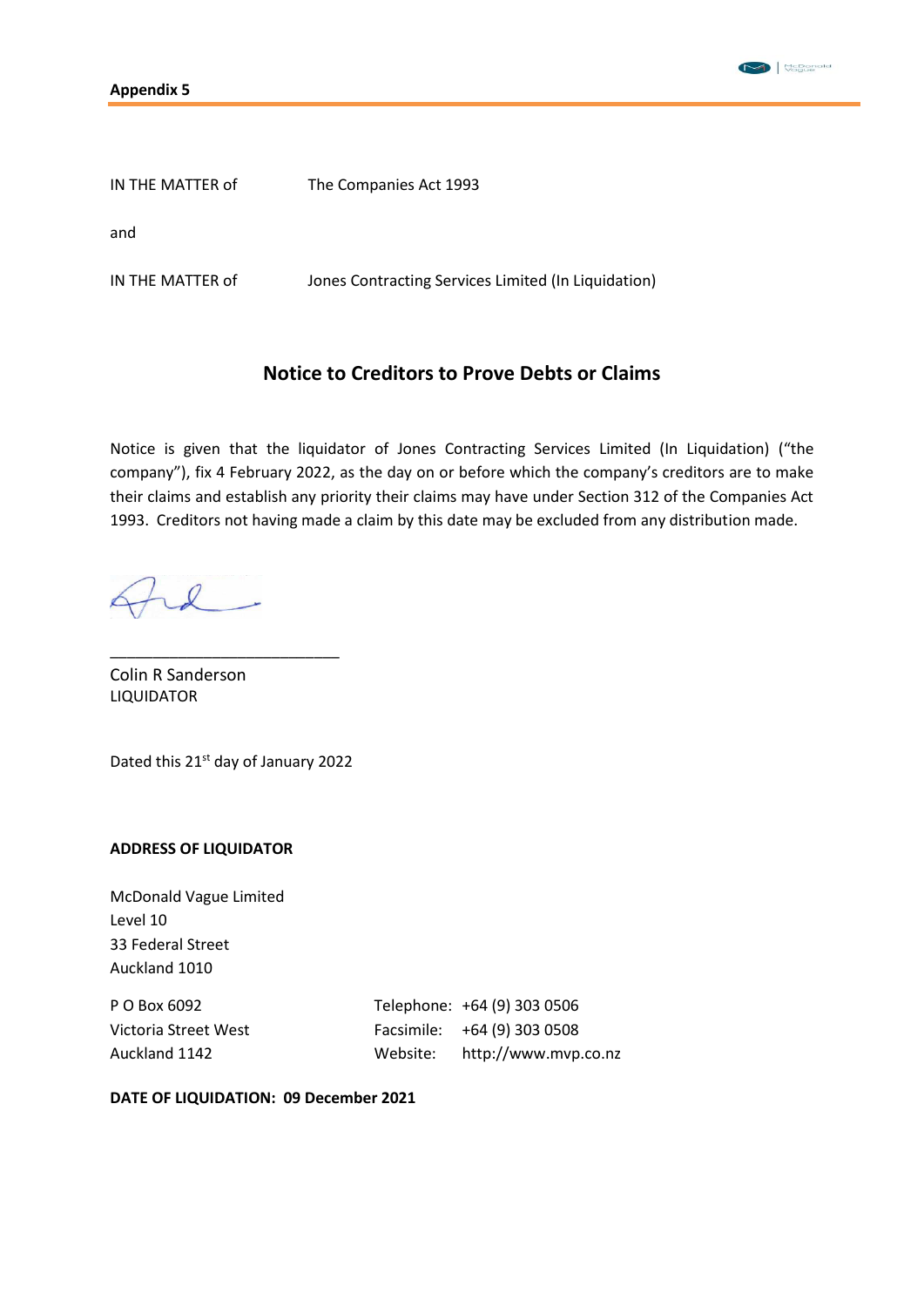| McDonald                                                                                                                                  |                                                                            | <b>Unsecured Creditor's Claim</b><br>(Also for use by Preferential Creditors)                                                                                                                                                                                                                        |                                                                                                                                                                                                                                                                                                                                                                                                                                               |                     |                                                         |                  |  |
|-------------------------------------------------------------------------------------------------------------------------------------------|----------------------------------------------------------------------------|------------------------------------------------------------------------------------------------------------------------------------------------------------------------------------------------------------------------------------------------------------------------------------------------------|-----------------------------------------------------------------------------------------------------------------------------------------------------------------------------------------------------------------------------------------------------------------------------------------------------------------------------------------------------------------------------------------------------------------------------------------------|---------------------|---------------------------------------------------------|------------------|--|
| Vague<br>business recovery partners                                                                                                       |                                                                            | SECTION 304(1) COMPANIES ACT 1993<br>(For help see www.mvp.co.nz or email                                                                                                                                                                                                                            |                                                                                                                                                                                                                                                                                                                                                                                                                                               |                     |                                                         |                  |  |
| <b>McDONALD VAGUE LIMITED</b><br>PO Box 6092, Wellesley St, Auckland 1141, New Zealand.<br>Telephone 0-9-303 0506, Facsimile 0-9-303 0508 |                                                                            | claims@mvp.co.nz)                                                                                                                                                                                                                                                                                    |                                                                                                                                                                                                                                                                                                                                                                                                                                               |                     |                                                         |                  |  |
| NAME AND POSTAL ADDRESS OF CREDITOR IN FULL                                                                                               |                                                                            |                                                                                                                                                                                                                                                                                                      | * Any personal information collected is for the purpose<br>of administering the liquidation in accordance with the<br>Companies Act 1993.<br>The information will be used and retained by the<br>liquidators and McDonald Vague and will be released<br>to other parties only with your authorisation or in<br>compliance with the Privacy Act 1993.                                                                                          |                     |                                                         |                  |  |
| Telephone Numbers: (<br>E-Mail<br>My Reference is:<br>(if applicable)                                                                     |                                                                            |                                                                                                                                                                                                                                                                                                      | Under Section 304(1) of the Companies Act 1993 any<br>claim by an unsecured creditor against a company in<br>liquidation must be in this prescribed form and must -<br>(a) Contain full particulars of the claim; and<br>(b) Identify any documents that evidence or<br>substantiate the claim.<br>You may have access to and request correction of any<br>personal information.<br>(*Not applicable, if creditor is not an individual within |                     |                                                         |                  |  |
| <b>NAME OF COMPANY IN LIQUIDATION:</b>                                                                                                    |                                                                            |                                                                                                                                                                                                                                                                                                      | the meaning of the Privacy Act 1993.)                                                                                                                                                                                                                                                                                                                                                                                                         |                     |                                                         |                  |  |
|                                                                                                                                           |                                                                            |                                                                                                                                                                                                                                                                                                      |                                                                                                                                                                                                                                                                                                                                                                                                                                               |                     |                                                         | (IN LIQUIDATION) |  |
| (If claim is made on behalf of creditor, specify relationship to creditor and authority)                                                  |                                                                            | claim that the company was at the date it was put into liquidation indebted to the abovenamed creditor for the sum of (Amount in words):                                                                                                                                                             |                                                                                                                                                                                                                                                                                                                                                                                                                                               |                     |                                                         |                  |  |
|                                                                                                                                           |                                                                            |                                                                                                                                                                                                                                                                                                      |                                                                                                                                                                                                                                                                                                                                                                                                                                               |                     |                                                         |                  |  |
| <b>STATUS OF CLAIM:</b><br>1. I am an unsecured creditor for                                                                              |                                                                            |                                                                                                                                                                                                                                                                                                      |                                                                                                                                                                                                                                                                                                                                                                                                                                               |                     |                                                         |                  |  |
|                                                                                                                                           | (Also applicable to secured creditors who hereby surrender their security) |                                                                                                                                                                                                                                                                                                      | \$                                                                                                                                                                                                                                                                                                                                                                                                                                            |                     |                                                         |                  |  |
| 2. I am a preferential creditor for<br>(Refer details on reverse)                                                                         |                                                                            |                                                                                                                                                                                                                                                                                                      |                                                                                                                                                                                                                                                                                                                                                                                                                                               | \$                  |                                                         |                  |  |
| 3. I am an unsecured creditor for<br>Other<br>(State currency if other than \$NZ)<br>Currency                                             |                                                                            |                                                                                                                                                                                                                                                                                                      | NZ \$                                                                                                                                                                                                                                                                                                                                                                                                                                         |                     |                                                         |                  |  |
|                                                                                                                                           |                                                                            | 4. I have claimed retention/reservation of title rights pursuant to rights held by me<br>Note: If you are a secured creditor contact this office and a Secured Creditors Claim Form will be sent to you.                                                                                             |                                                                                                                                                                                                                                                                                                                                                                                                                                               |                     | <b>Tick if Applicable</b><br>(Refer details on reverse) |                  |  |
|                                                                                                                                           |                                                                            | Full particulars of the claim are set out, and any supporting documents that substantiate the claim, are identified on the reverse of this form.                                                                                                                                                     |                                                                                                                                                                                                                                                                                                                                                                                                                                               |                     |                                                         |                  |  |
|                                                                                                                                           |                                                                            | (The liquidator may require the production of a document under Section 304(2) of the Companies Act 1993. You are not required to attach<br>any supporting documents at this stage, but you may attach them now, if you think it would expedite the processing of the claim.)                         |                                                                                                                                                                                                                                                                                                                                                                                                                                               |                     |                                                         |                  |  |
|                                                                                                                                           |                                                                            |                                                                                                                                                                                                                                                                                                      |                                                                                                                                                                                                                                                                                                                                                                                                                                               |                     |                                                         |                  |  |
| <b>SIGNED:</b>                                                                                                                            |                                                                            |                                                                                                                                                                                                                                                                                                      | Date:<br>$\prime$                                                                                                                                                                                                                                                                                                                                                                                                                             | $\prime$            |                                                         |                  |  |
| <b>WARNING</b>                                                                                                                            | false or misleading; or<br>or misleading in a material particular.         | It is an offence under Section 304(6) of the Companies Act 1993 to -<br>Make or authorise the making of, a claim that is false or misleading in a material particular knowing it to be<br>Omit, or authorise the omission from a claim of any matter knowing that the omission makes the claim false |                                                                                                                                                                                                                                                                                                                                                                                                                                               |                     |                                                         |                  |  |
| <b>Received</b><br>(Date Stamp)                                                                                                           | <b>RESERVED FOR OFFICE USE:</b>                                            |                                                                                                                                                                                                                                                                                                      |                                                                                                                                                                                                                                                                                                                                                                                                                                               |                     |                                                         |                  |  |
|                                                                                                                                           | Claim admitted/rejected<br>for voting purposes:<br>(Delete one)            | Signed:                                                                                                                                                                                                                                                                                              | Date:                                                                                                                                                                                                                                                                                                                                                                                                                                         |                     |                                                         |                  |  |
|                                                                                                                                           |                                                                            | Preferential Claim for:                                                                                                                                                                                                                                                                              |                                                                                                                                                                                                                                                                                                                                                                                                                                               | Ordinary Claim for: |                                                         |                  |  |
|                                                                                                                                           | <b>CLAIM REJECTED</b><br>FOR PAYMENT:                                      | \$                                                                                                                                                                                                                                                                                                   | $\mathcal{S}$                                                                                                                                                                                                                                                                                                                                                                                                                                 |                     |                                                         |                  |  |
|                                                                                                                                           |                                                                            | Preferential Claim for:                                                                                                                                                                                                                                                                              |                                                                                                                                                                                                                                                                                                                                                                                                                                               | Ordinary Claim for: |                                                         |                  |  |
|                                                                                                                                           | or<br><b>CLAIM ADMITTED</b><br>FOR PAYMENT:                                | \$                                                                                                                                                                                                                                                                                                   | \$                                                                                                                                                                                                                                                                                                                                                                                                                                            |                     |                                                         |                  |  |
| McDonald                                                                                                                                  | Signed<br>Liquidator:                                                      |                                                                                                                                                                                                                                                                                                      | Date:                                                                                                                                                                                                                                                                                                                                                                                                                                         | $\prime$            |                                                         |                  |  |
| Vague<br>business recovery partners                                                                                                       | Note:                                                                      | If the decision to admit or reject a claim is amended, regulation 8 of the Companies Act 1993<br>Liquidation Regulations 1994 requires that it be recorded in writing.                                                                                                                               |                                                                                                                                                                                                                                                                                                                                                                                                                                               |                     |                                                         |                  |  |